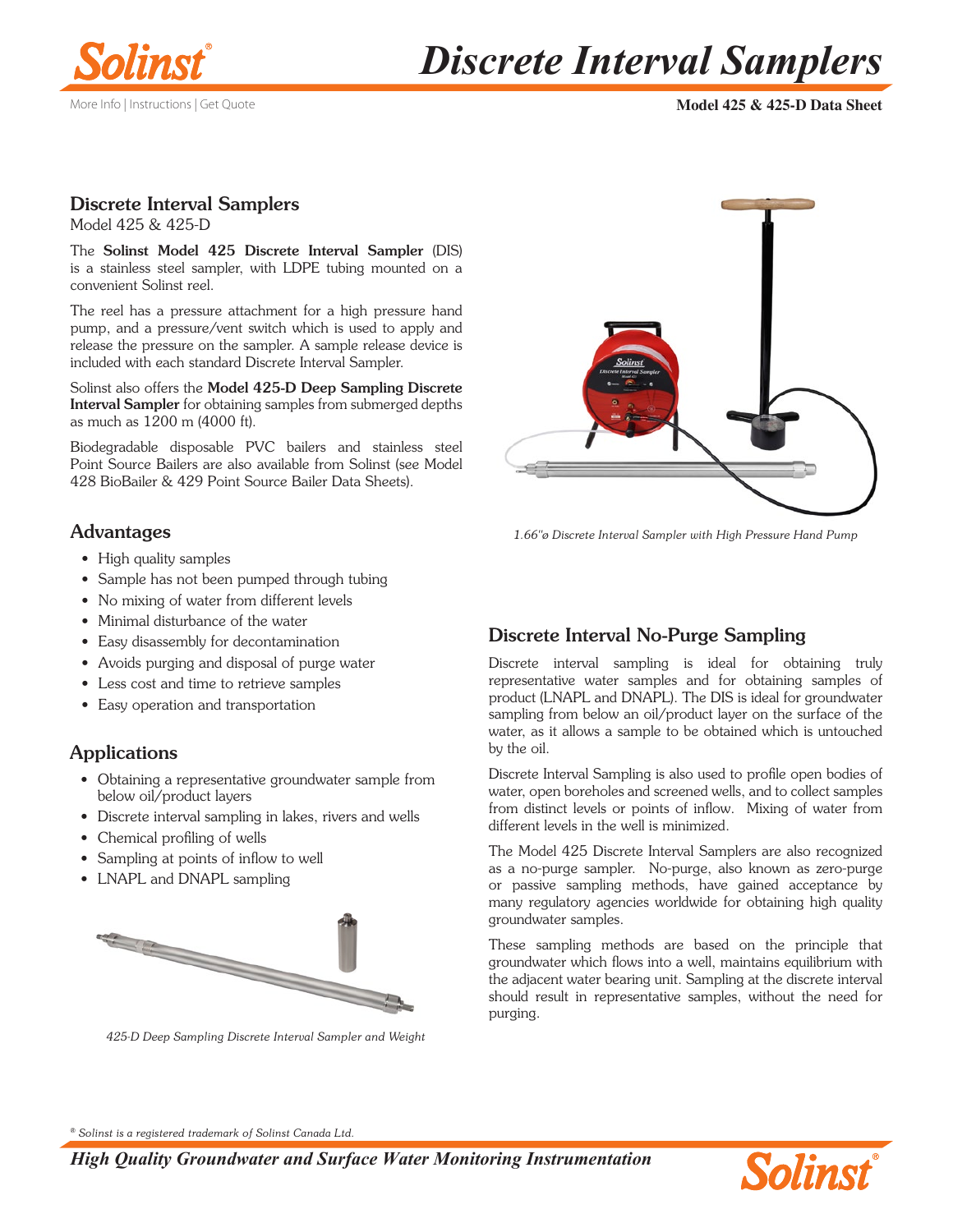

### Standard Discrete Interval Sampler Operation

The Discrete Interval Sampler is pressurized before being lowered into the well to prevent water flowing into the sampler. Once the desired depth is reached, the pressure is released and hydrostatic pressure fills the sampler with water directly from the sampling zone. A floating check ball inside the samplers prevents water from entering the tubing, thus avoiding the need to decontaminate the interior of the tubing.

When the sampler is filled, it can be repressurized and raised to the surface. The sample is decanted using the sample release device, which regulates flow and minimizes degassing of the sample. The sampler is easily disassembled for decontamination.

| <b>Recommended Operating Pressure</b>                                                                             |                   |                                |                   |  |  |  |
|-------------------------------------------------------------------------------------------------------------------|-------------------|--------------------------------|-------------------|--|--|--|
| Submerged<br>Depth<br>(feet)                                                                                      | Pressure<br>(psi) | Submerged<br>Depth<br>(meters) | Pressure<br>(kPa) |  |  |  |
| 25                                                                                                                | 20                | 8                              | 148               |  |  |  |
| 50                                                                                                                | 30                | 15                             | 217               |  |  |  |
| 100                                                                                                               | 50                | 30                             | 364               |  |  |  |
| 200                                                                                                               | 95                | 60                             | 660               |  |  |  |
| 300                                                                                                               | 140               | 90                             | 952               |  |  |  |
| Operating Pressure =<br>(Submerged Depth in feet $x$ 0.43) + 10 psi<br>(Submerged Depth in meters x 9.8) + 70 kPa |                   |                                |                   |  |  |  |

| <b>Discrete Interval Sampler Capacity</b> |                 |                     |          |  |  |  |
|-------------------------------------------|-----------------|---------------------|----------|--|--|--|
| <b>English Units</b>                      |                 | <b>Metric Units</b> |          |  |  |  |
| Size                                      | Capacity        | Size                | Capacity |  |  |  |
| $1" \times 2'$                            | 6 oz            | 25.4 mm x 610 mm    | 190 ml   |  |  |  |
| $1.66" \times 2'$                         | 18 oz           | 42 mm x 610 mm      | 475 ml   |  |  |  |
| $2" \times 2'$                            | $27 \text{ oz}$ | 50.8 mm x 610 mm    | 800 ml   |  |  |  |
| $1" \times 4'$                            | 12 oz           | 25.4 mm x 1220 mm   | 365 ml   |  |  |  |
| $1.66" \times 4'$                         | 320z            | 42 mm x 1220 mm     | 1000 ml  |  |  |  |
| $2" \times 4'$                            | 61 oz           | 50.8 mm x 1220 mm   | 1800 ml  |  |  |  |
|                                           |                 |                     |          |  |  |  |

Other diameters and lengths available, on request.

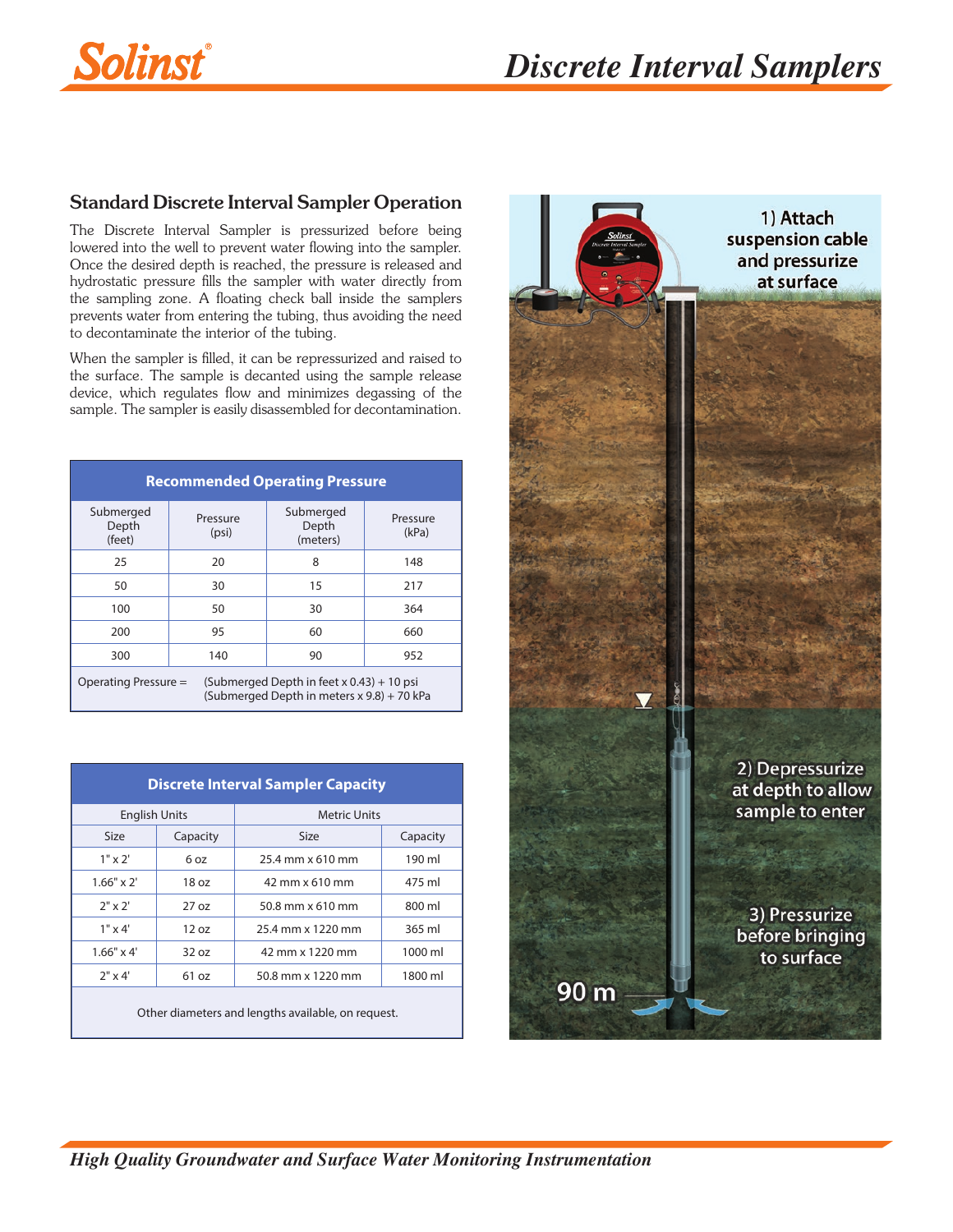

### Deep Sampling DIS Operating Principles

To overcome buoyancy, weights are connected to the top of the Deep Sampling Discrete Interval Sampler before lowering. After the first 100 m (300 ft), one 2 kg weight is added for every additional 100 m (300 ft) of submerged depth.

Once the sampler reaches the desired sampling depth, it is pressurized. Using the basic principles of hydraulics, the pressure acts on the top of a piston (larger surface area) inside the sampler, overcoming the hydrostatic pressure acting on the bottom of the piston (smaller surface area) to allow sample water to enter.

As sample water fills the sampler, air from the sampler is vented through holes (covered with a Vyon filter) on the side of the sampler, which are also opened with the applied pressure.

After the sample is collected, the pressure is released, allowing the piston to reseal at the bottom of the sampler. The sealed sampler is then retrieved to surface, maintaining chemical stability of the sample.

At surface, the sample is collected by reapplying pressure to the Discrete Interval Sampler. The flow of the sample is regulated by the amount of pressure applied. The sampler is easily disassembled for decontamination.

**Recommended Operating Pressure and Weights**

| neechmoned eperantly rices are and riceying |                   |                                |                   |                      |  |  |
|---------------------------------------------|-------------------|--------------------------------|-------------------|----------------------|--|--|
| Submerged<br>Depth<br>(feet)                | Pressure<br>(psi) | Submerged<br>Depth<br>(meters) | Pressure<br>(kPa) | Number of<br>Weights |  |  |
| 160                                         | 50                | 50                             | 345               | $\mathbf{0}$         |  |  |
| 320                                         | 50                | 100                            | 345               | $\mathbf{0}$         |  |  |
| 640                                         | 50                | 200                            | 345               | 1                    |  |  |
| 960                                         | 75                | 300                            | 520               | $\overline{2}$       |  |  |
| 1280                                        | 100               | 400                            | 690               | 3                    |  |  |
| 1600                                        | 125               | 500                            | 860               | 4                    |  |  |
| 1920                                        | 150               | 600                            | 1030              | 5                    |  |  |
| 2250                                        | 175               | 700                            | 1200              | 6                    |  |  |
| 3250                                        | 200               | 1000                           | 1380              | 9                    |  |  |

The  $1.66'' \varnothing$  x 2' (42 mm x 610 mm) Deep Sampling DIS has a capacity of 420 ml (14 oz).

Sampling at deeper depths may be possible, contact Solinst to determine the suitability of your application.